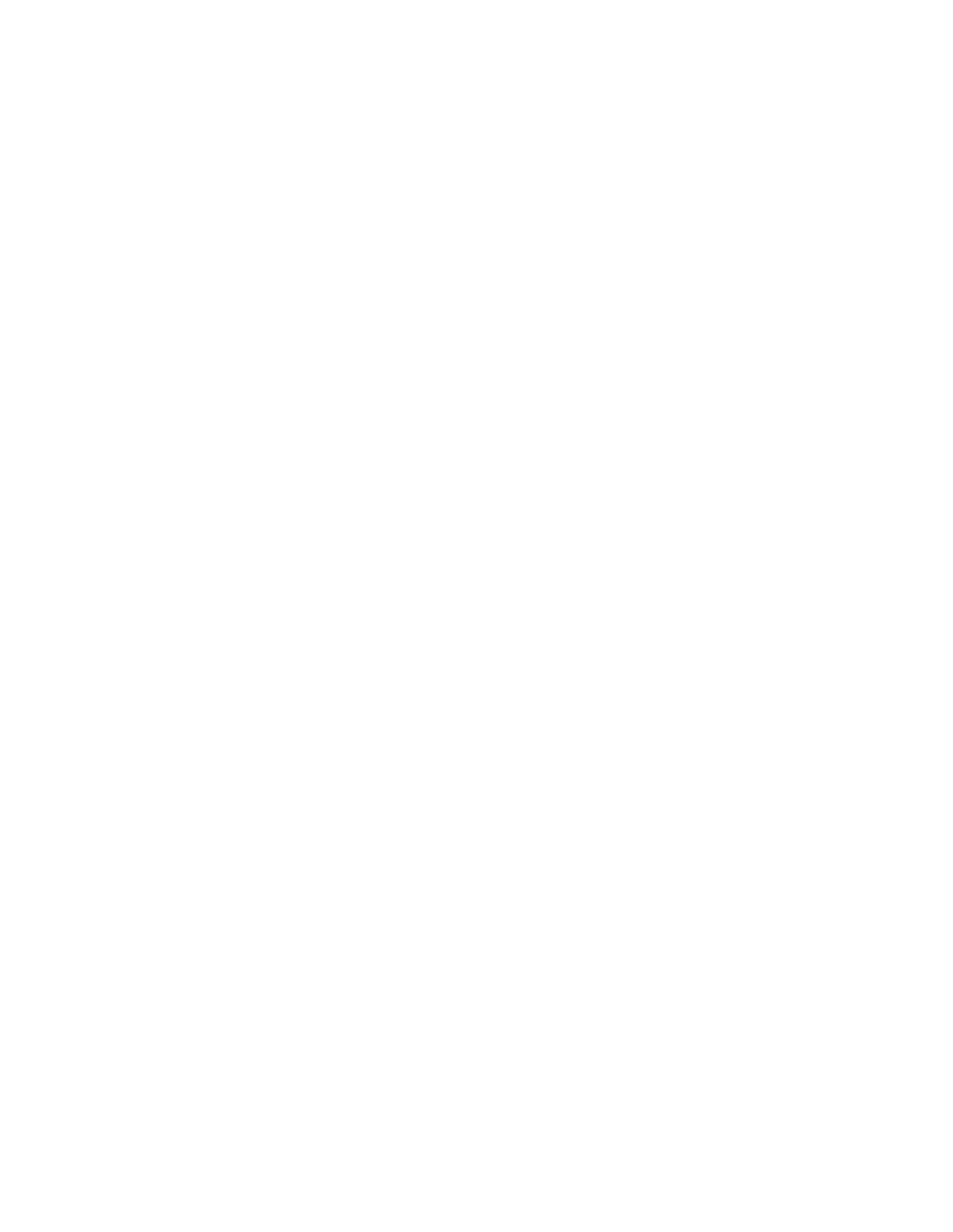$\Omega$ 

*"Come to me, all of you that are weary and are carrying heavy burdens, and I will give you rest."*

*--Matthew 11:28*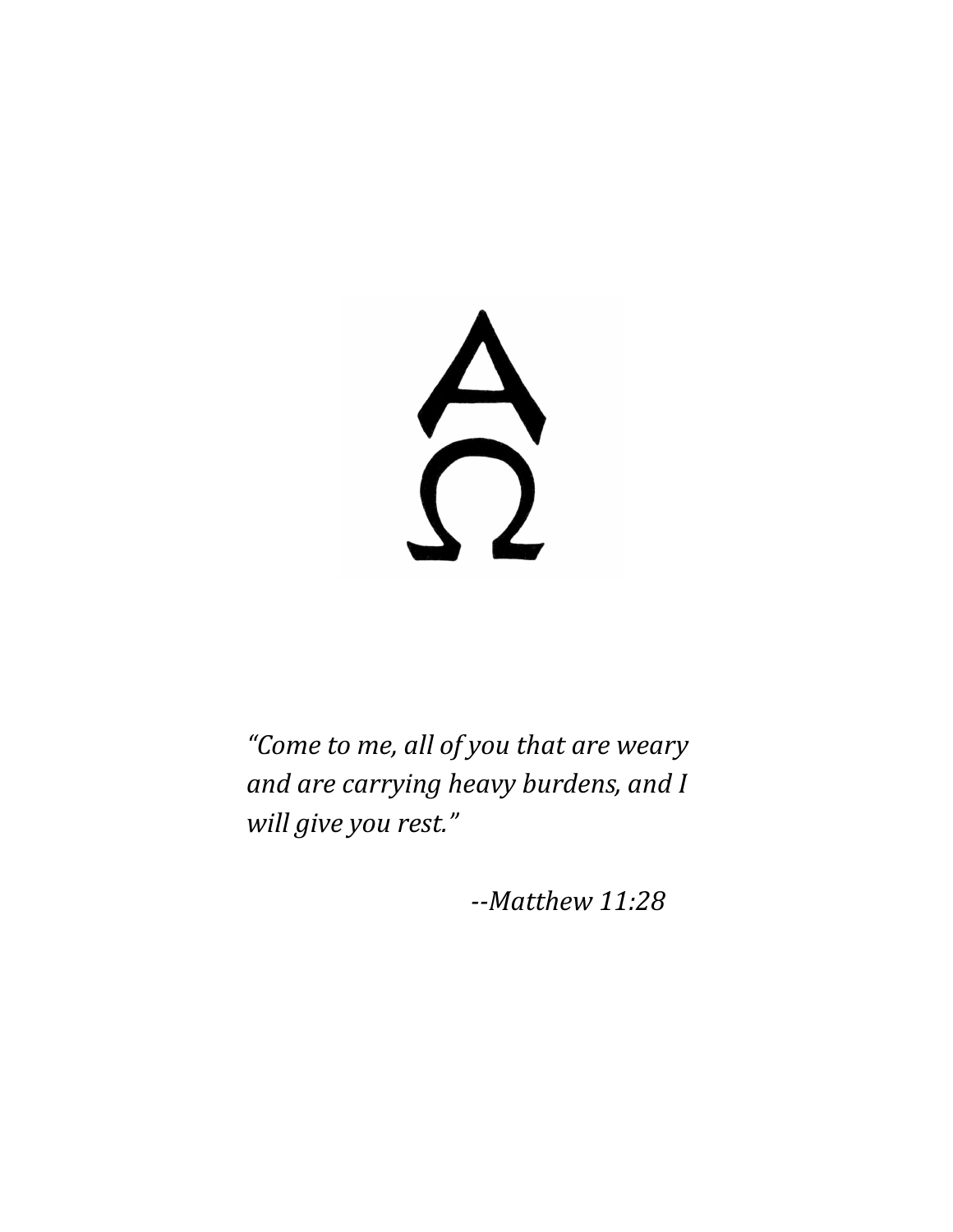*When someone we love dies, though we grieve, we also celebrate the life they lived and seek comfort in the rituals of our faith and the love of our church community.*

#### Contacting the Church

Never hesitate to contact the church during a time of illness, hospitalization or death. During business hours, call Anne Hoback at 615-383-0832, ext. 215. She will put you in contact with a pastor. If you call the church after business hours, the automated attendant will guide you through a series of prompts (press 1 for more options, then 4 to leave a message for clergy).

#### Making Arrangements

The funeral arrangements can include time and place of the visitation, funeral, committal, and the order of worship. These arrangements will be completed as soon as possible with the help of the minister so that accurate information is available for the funeral director and obituary.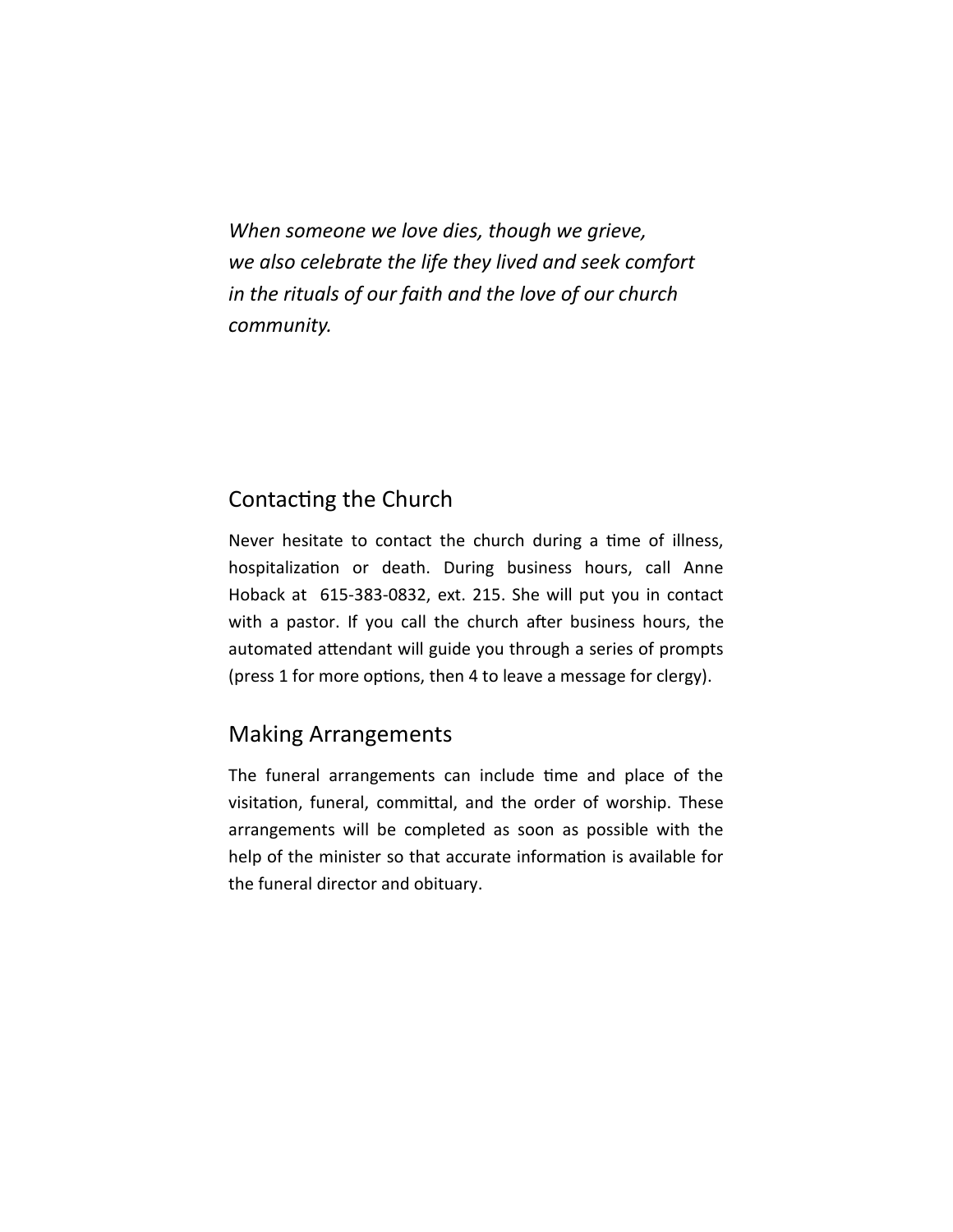#### A Service of Worship

The Christian service of Death and Resurrection is a witness to God's love that sustains us in our sorrow and extends beyond this life. It is a testimony to God's promises in Jesus Christ, who has gone before us through death into new life. His resurrection gives us reason for hope even in the midst of our sense of loss. The pastors of Belmont UMC will lead the services. If there are other pastors you would like to ask to participate, please notify Rev. Heather Harriss.

#### Visitation

It is part of our ministry to welcome family and friends for visitation in the foyer and in the Iris Room before or after the service at the church. The family may want to display photographs and other objects of remembrance. We can assist you with setup.

#### **Music**

Music is a vital part of the service and will be selected with help from the pastor and the Minister of Music.

#### **Flowers**

For the funeral or memorial service, two altar arrangements can be used, as we use in worship. Other flowers will be placed in the Iris Room and foyer. The Altar Guild is sometimes available to do the altar arrangements for a fee (most likely between \$80 and \$120); the pastor will put you in touch with someone from the Altar Guild if you would like to know more.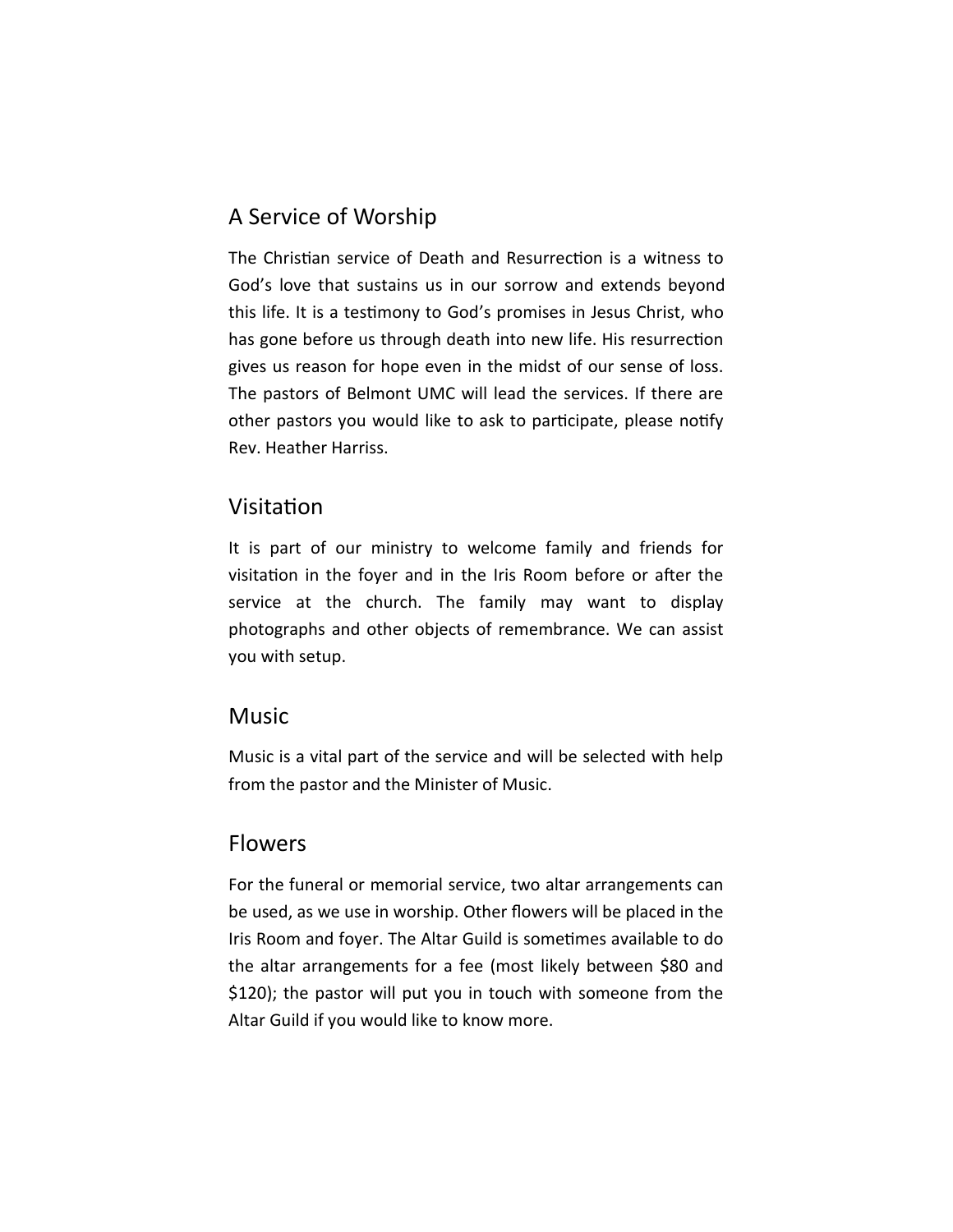#### The Casket and the Pall

During the service when the casket is present, it is covered with a "pall." The pall is a large cloth covering that symbolizes our belief that in Christ we are "clothed" with grace. In Christ, we surrender the old self under the influence of sin and are made a new creation. The pall also expresses the Christian conviction that every child of God is valued regardless of our worldly status.

If a flower arrangement or flag covers the casket during visitation, it will be removed; the church's pall will cover the casket during the service. Upon leaving the sanctuary, the flower arrangement or flag will be returned to the casket.

#### Planning in Advance

Some people find it comforting and helpful to make arrangements for their services well in advance. A pastor can guide you through the process of choosing your favorite hymns, service music, and scripture passages. A copy of the service you plan will be kept by the pastor. This can be a tremendous help to your family.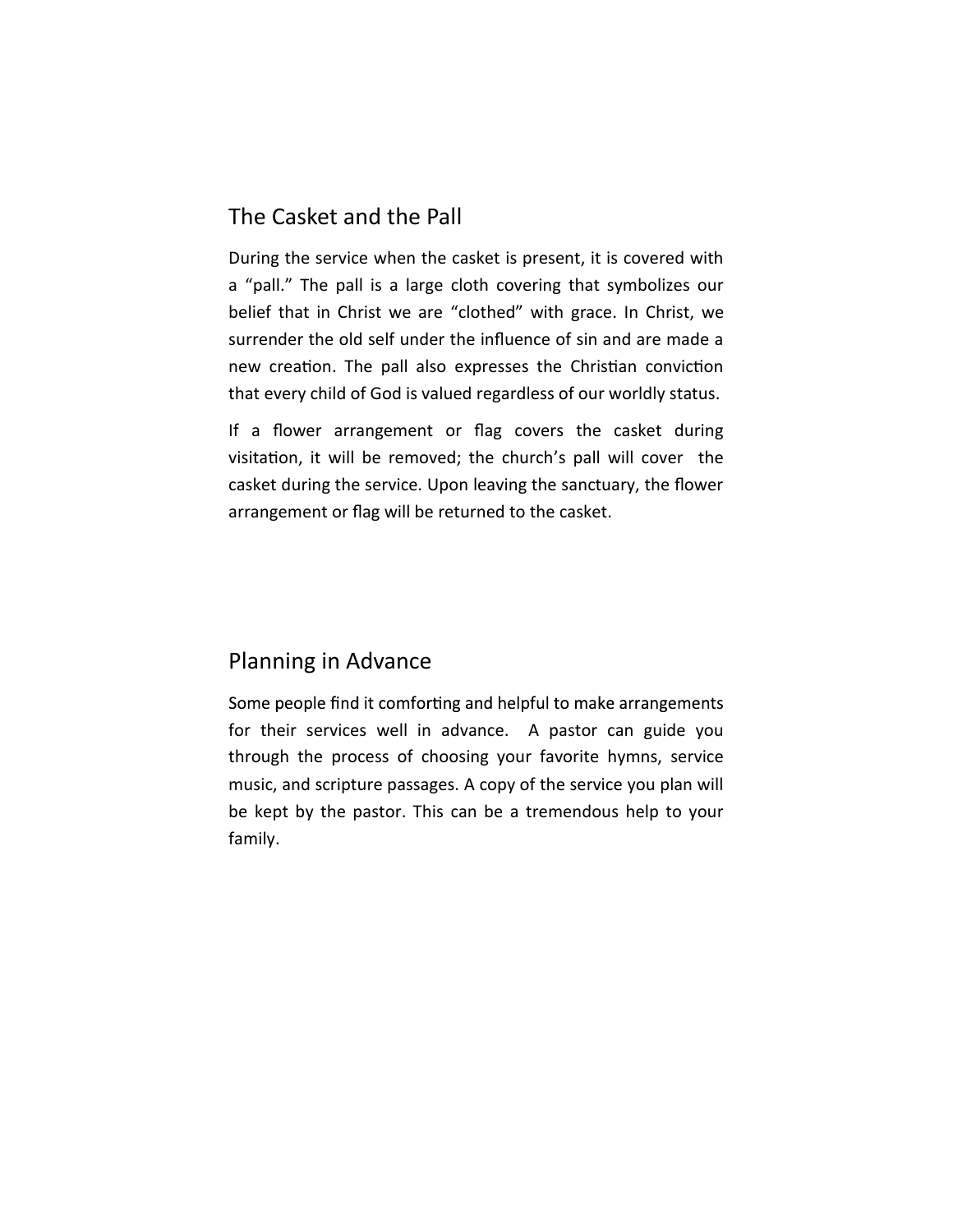#### Order of Worship

The "Order for the Burial of the Dead" from the Book of Worship of the United Methodist Church is used to plan the service.

A typical order of service includes:

 Prelude Words of Grace and Greeting Hymn Prayer Affirmation of Faith (creed or 23rd Psalm) Scripture reading Witness of family and friends (optional) Musical meditation or hymn Witness of Faith Prayer of Thanksgiving and Commendation The Lord's Prayer Hymn Dismissal with God's blessing Postlude

#### Scripture Readings

The family may choose scriptures that were meaningful to their loved one and are a source of comfort and hope for the family and community of faith. The pastor is glad to offer suggestions.

#### Hymns

Again, the family may choose hymns that are particularly meaningful. The pastor and Director of Music Ministries are glad to offer suggestions.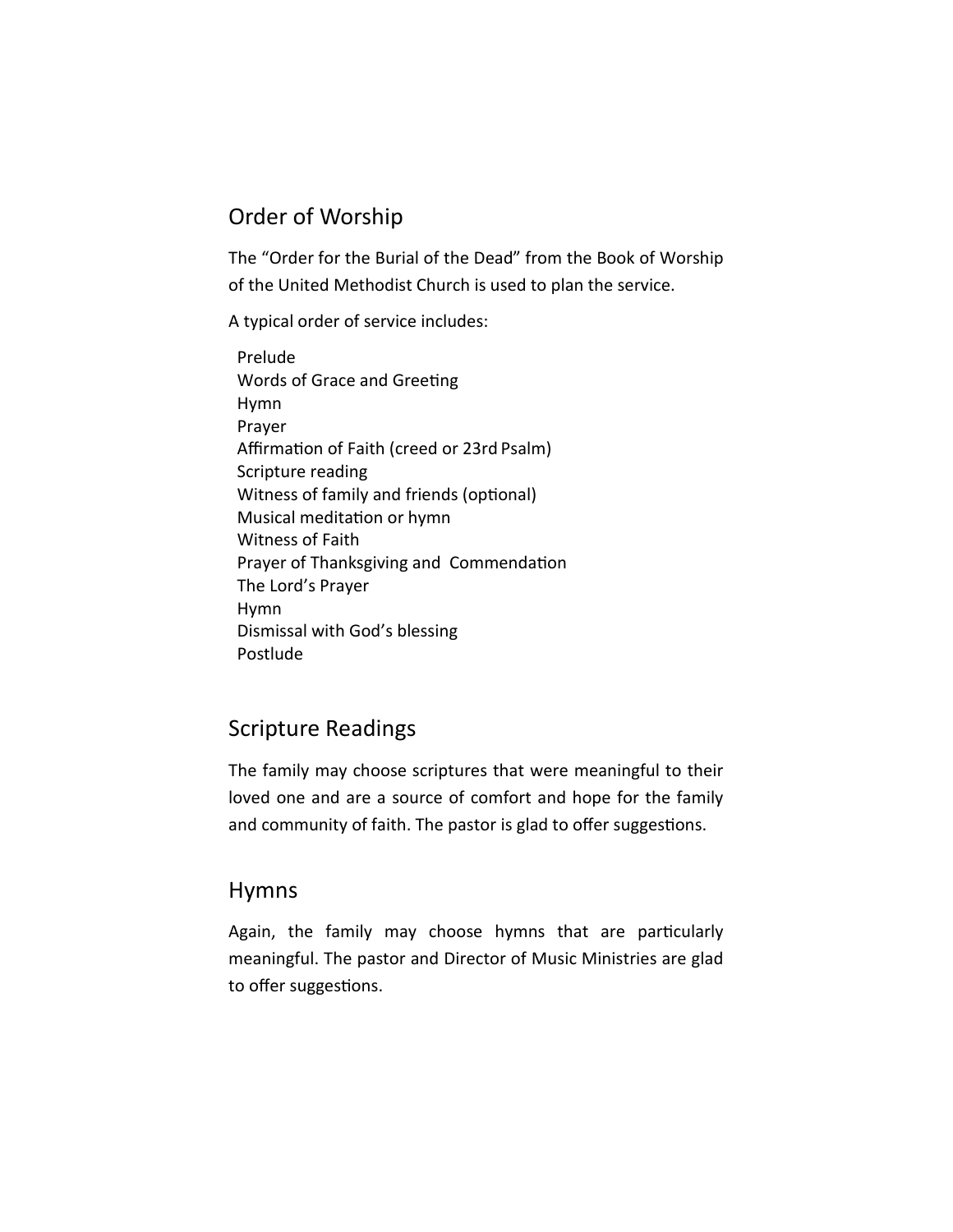#### Music – Vocal and Instrumental

The church organist is available to play sacred music for the service. If you wish to have a soloist or another instrumentalist, this can often be arranged and would include an honorarium for the musician, a suggested donation is \$50. If the funeral or memorial service is on a Saturday, there is a suggested donation of \$150 for the services of the organist.

#### Words of Witness

Family and friends are invited to express thanksgiving for the beloved.

#### Homily

A service of death and resurrection has two purposes:

- 1) To express thanksgiving to God for the life that has loved and been loved, and
- 2) To affirm the faith, hope and love of our Christian faith.

#### **Creeds**

One of the Church's traditional creeds that affirm the faith of Christians may be used. These are found in *The United Methodist Hymnal* on pages 880-889. Many people choose to recite the 23<sup>rd</sup> Psalm.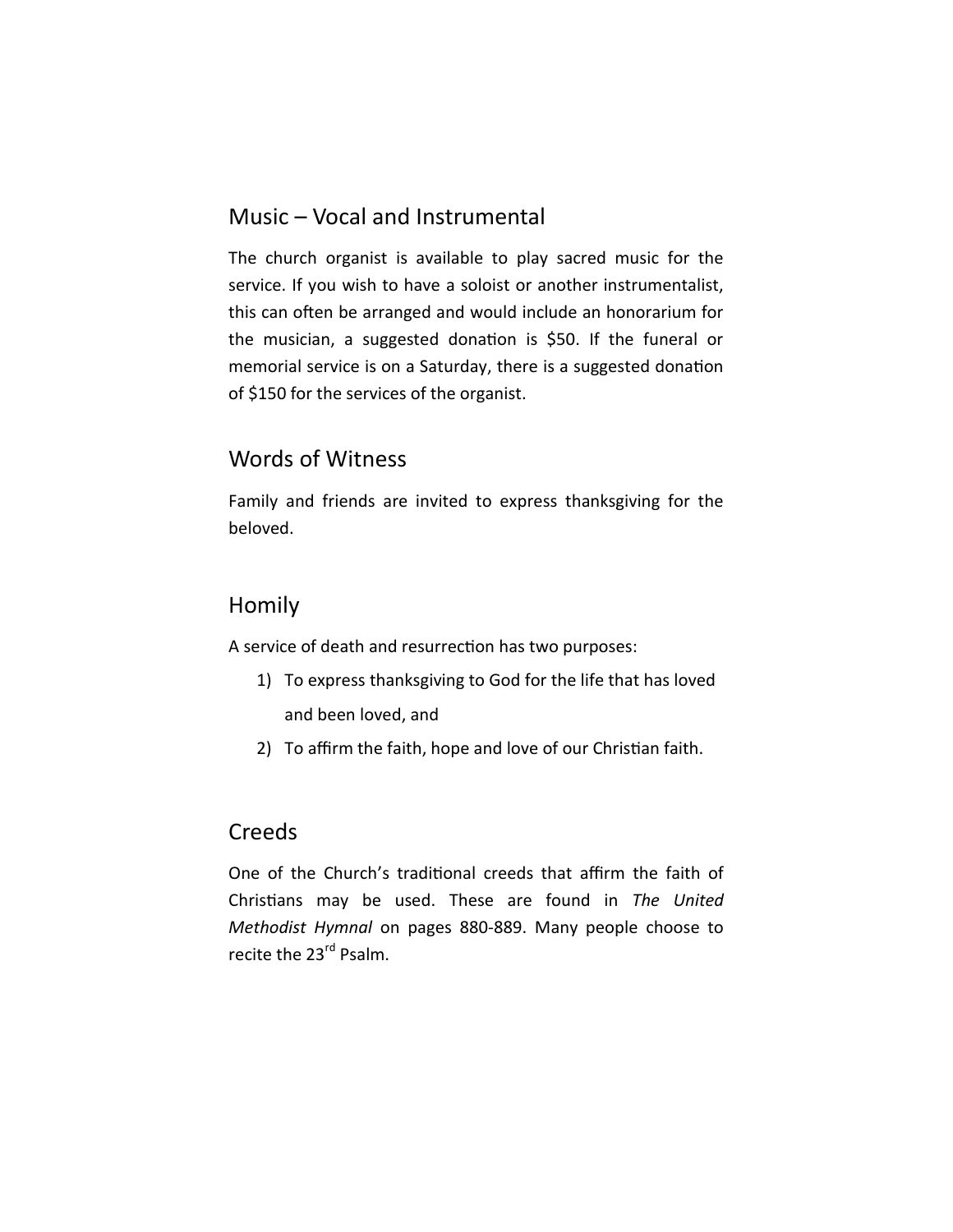#### A Selection of Hymns

# Abide with Me All Hail the Power of Jesus' Name All Praise to Thee, for Thou, O King Divine Be Still, My Soul Be Thou My Vision Breathe on Me, Breath of God For All the Saints Glorious Things of Thee Are Spoken God of Grace and God of Glory He Leadeth Me Hymn of Promise Joyful, Joyful, We Adore Thee Love Divine, All Loves Excelling O God, Our Help in Ages Past Precious Lord, Take My Hand The King of Love My Shepherd Is Sing With All the Saints in Glory Rejoice in God's Saints Come, Let Us Join Our Friends Above Praise to the Lord, the Almighty For All the Saints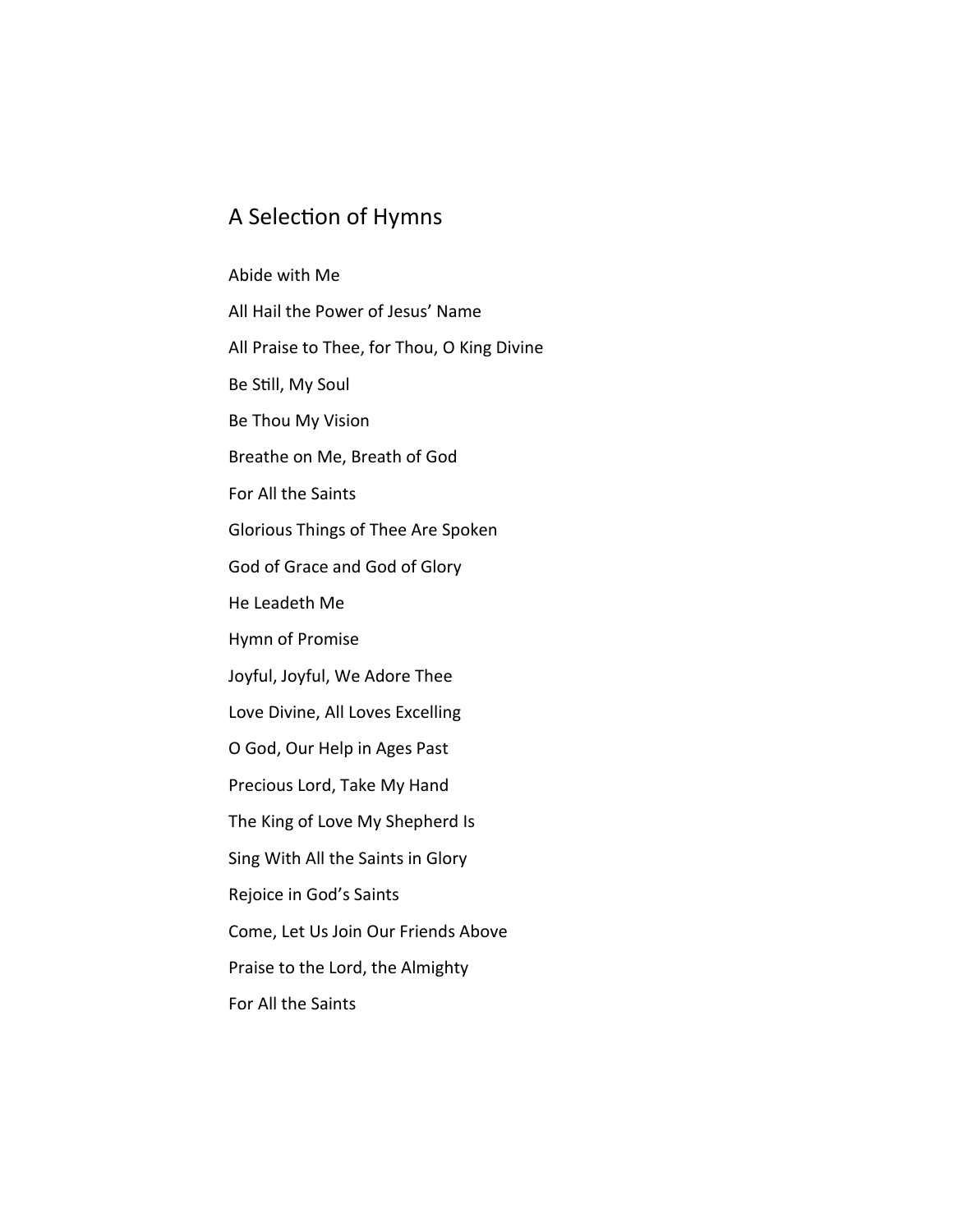- Savior, Like a Shepherd Lead Us
- It Is Well with My Soul
- Amazing Grace
- How Great Thou Art
- Blessed Assurance
- Rejoice, Ye Pure in Heart
- My Faith Looks Up to Thee
- Fairest Lord Jesus
- Come, Thou Fount of Every Blessing
- The Church's One Foundation
- In the Garden
- On Eagle's Wings
- Alleluia, Alleluia, Give Thanks to the Risen Lord

### A Selection of Scriptures

Psalm 23 Isaiah 40:1-8 Isaiah 40:28-31 Isaiah 55:1-13 John 14 Romans 8:31-39 I Corinthians 13 Ephesians 3:14-21 Revelation 21:1-7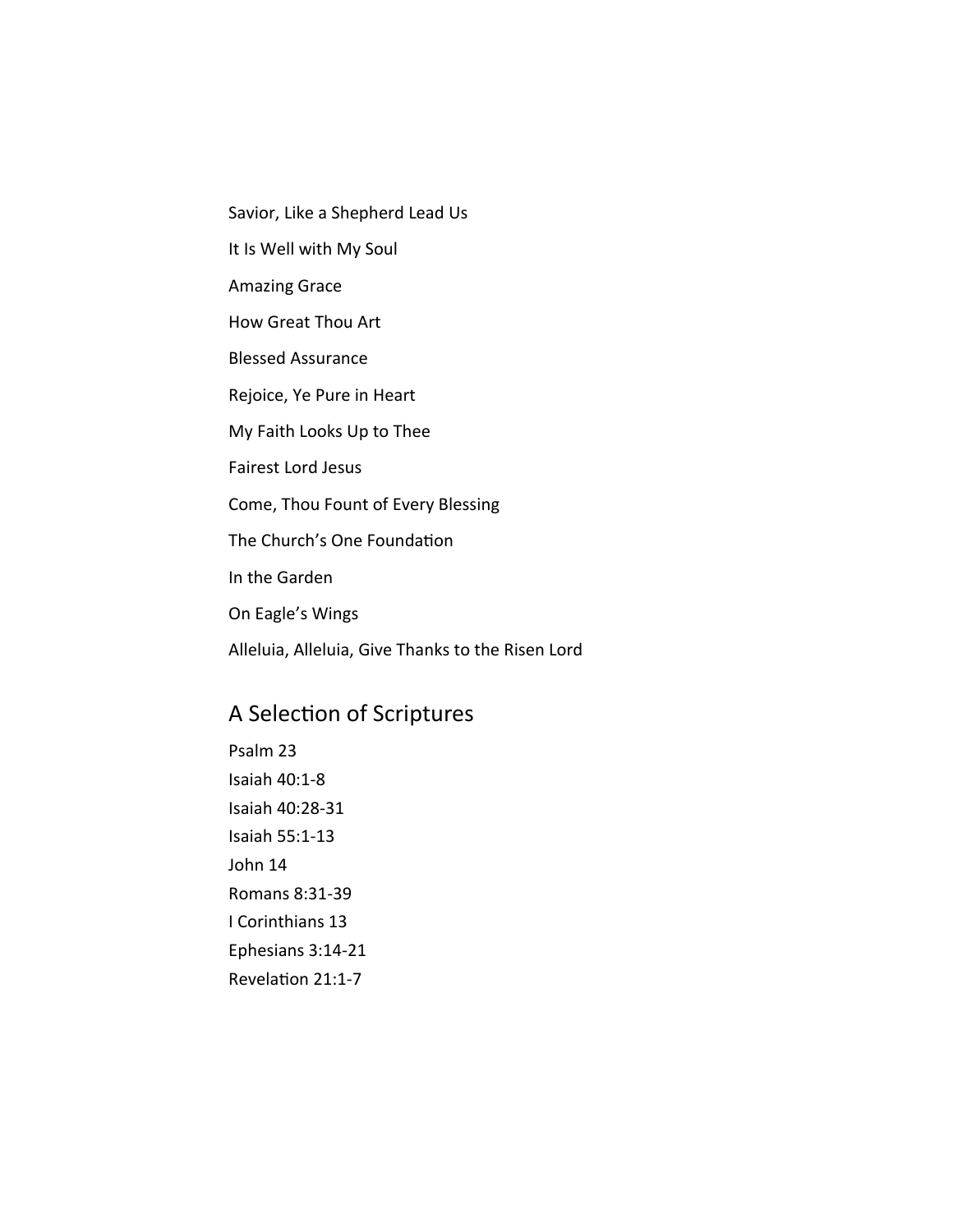#### Service Planning

The pastor will schedule a time to meet with family members. This time of sharing stories and memories will be scheduled as soon as possible.

Members of the Funeral Guild will be present the day of the service to assist as needed.

There are no charges for the use of the sanctuary or chapel for funeral or memorial services. There are no fees for the pastor. Such service is fulfillment of their vocation in the church.



Contact Heather Harriss to schedule a time to discuss and plan for your own service, heather@belmontumc.org or (615) 383-0832 ext. 227.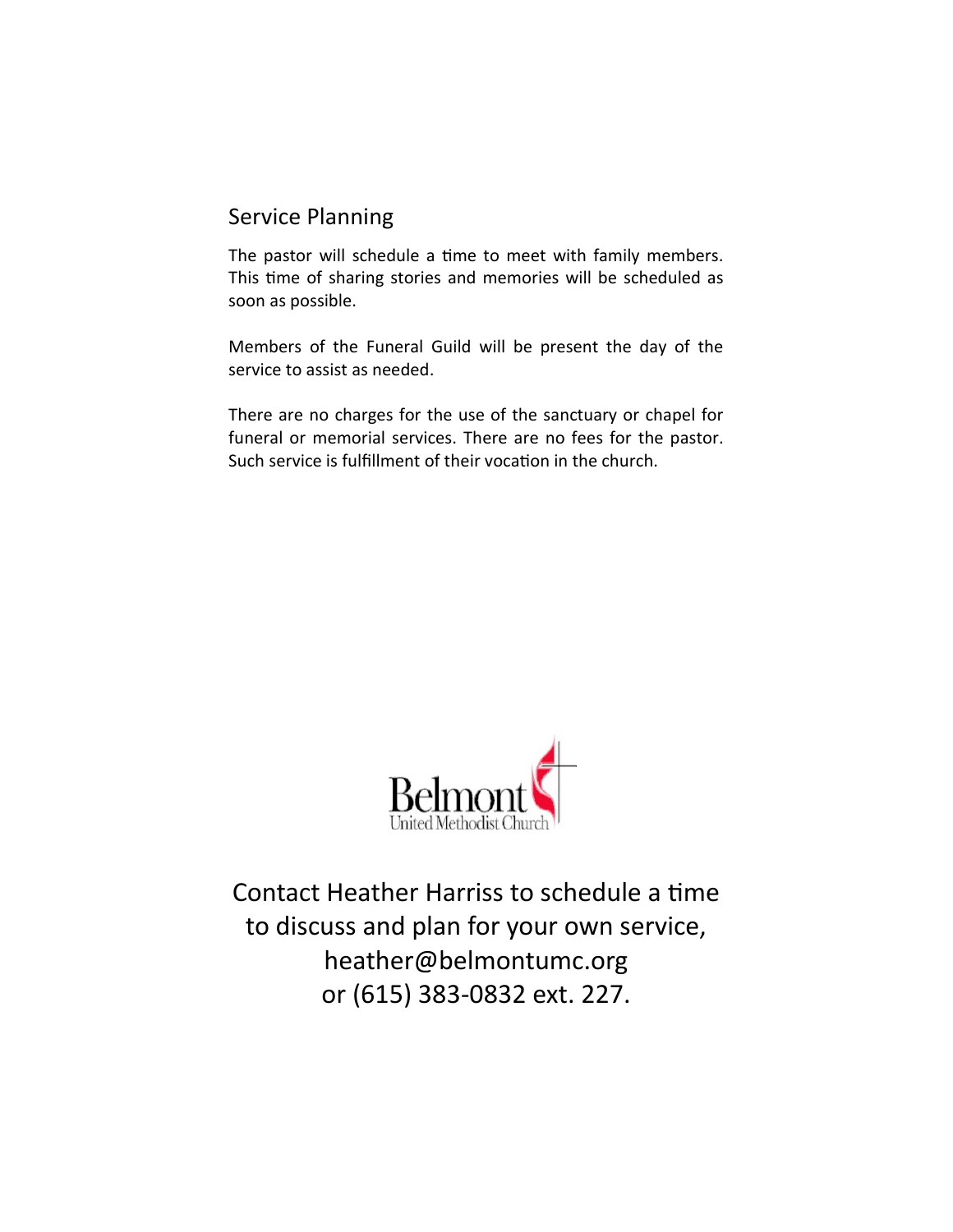# **Planning Guide**

## **Service of Death and Resurrection**

| 2. Name(s) of relatives who will plan the service:                                                                                                                                                                                   |
|--------------------------------------------------------------------------------------------------------------------------------------------------------------------------------------------------------------------------------------|
| Phone experience and the set of the set of the set of the set of the set of the set of the set of the set of the set of the set of the set of the set of the set of the set of the set of the set of the set of the set of the       |
| Phone <u>example and the set of the set of the set of the set of the set of the set of the set of the set of the set of the set of the set of the set of the set of the set of the set of the set of the set of the set of the s</u> |
| 3. Location of Service:                                                                                                                                                                                                              |
| <b>Belmont UMC</b><br>$\frac{1}{2}$                                                                                                                                                                                                  |
| _____ Funeral home chapel                                                                                                                                                                                                            |
| Graveside                                                                                                                                                                                                                            |
|                                                                                                                                                                                                                                      |
|                                                                                                                                                                                                                                      |
|                                                                                                                                                                                                                                      |
|                                                                                                                                                                                                                                      |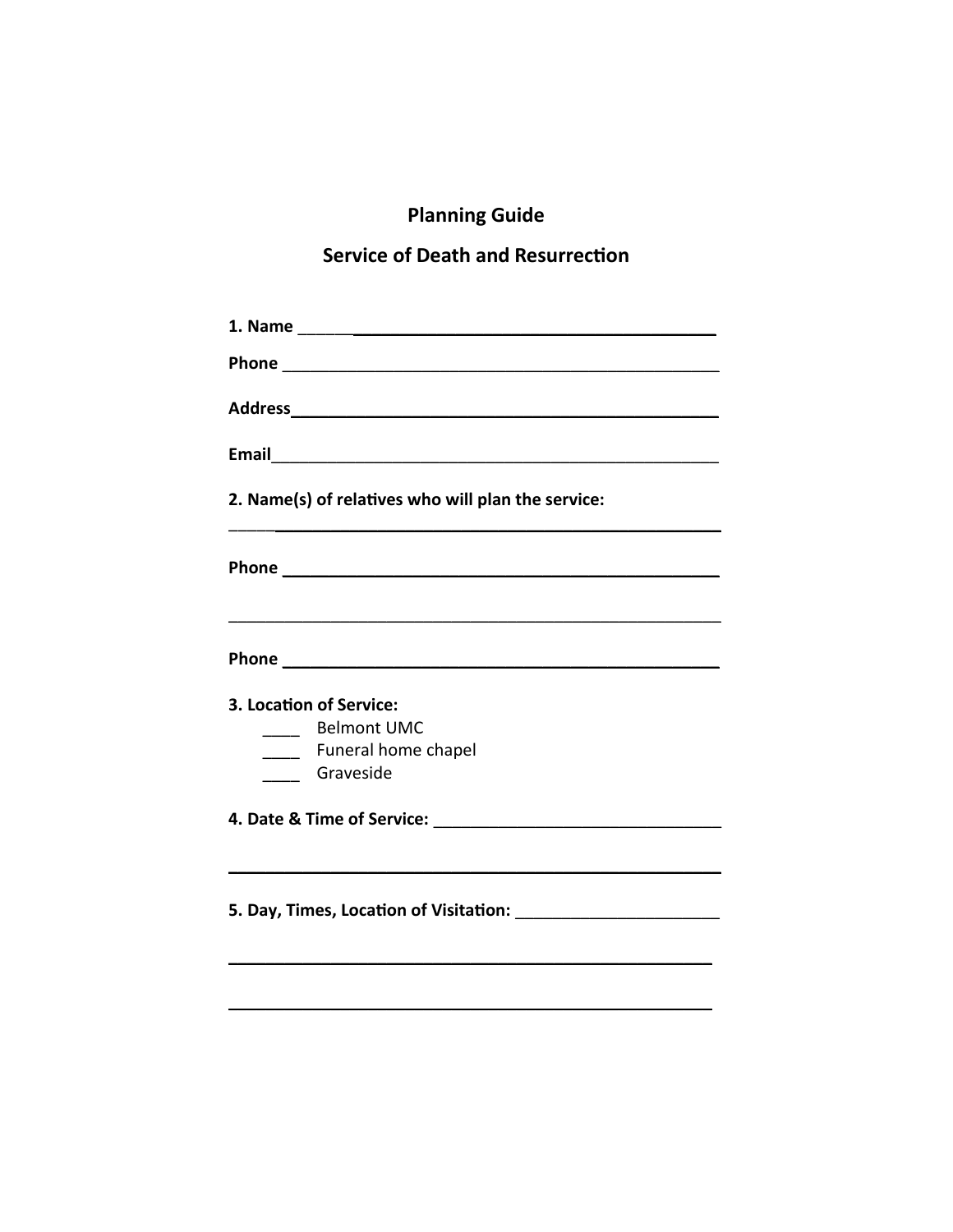|  | ,我们也不会有什么。""我们的人,我们也不会有什么?""我们的人,我们也不会有什么?""我们的人,我们也不会有什么?""我们的人,我们也不会有什么?""我们的人 |
|--|----------------------------------------------------------------------------------|
|  |                                                                                  |
|  | <u> 1989 - Johann Stoff, amerikansk politiker (* 1908)</u>                       |
|  |                                                                                  |
|  | 8. Witnesses (family or friends who will speak):                                 |
|  |                                                                                  |
|  |                                                                                  |
|  |                                                                                  |
|  |                                                                                  |
|  |                                                                                  |